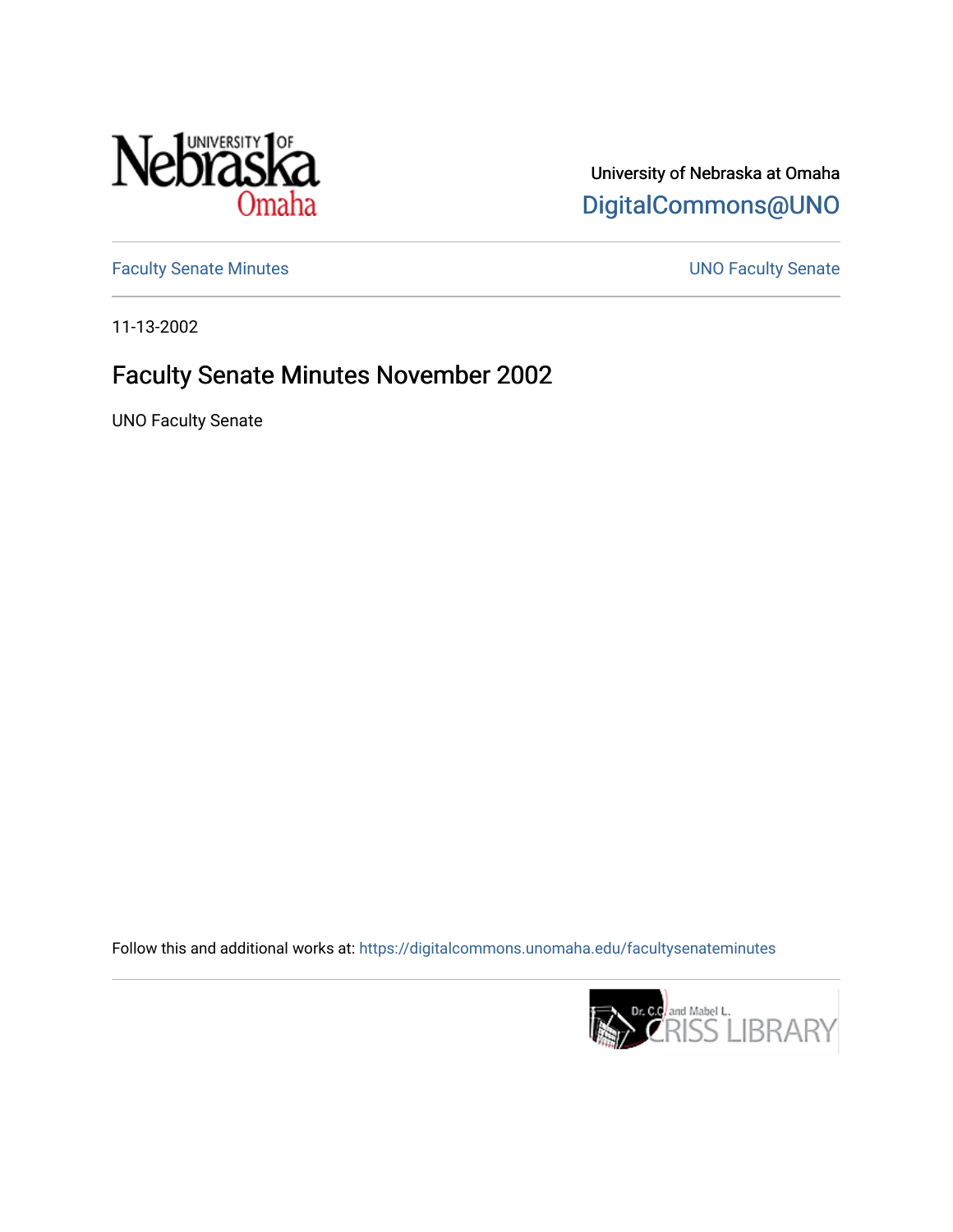## **Faculty Senate of the University of Nebraska at Omaha 2002-2003 Senate Minutes Wednesday, November 13, 2002, 2 p.m., MBSC**

Attendees: Akers, Allen, N. Bacon, W. Bacon, Bennett, Bishop, Bennett, Blair, Bragg, Carlson, J. Carroll, M. Carroll, D'Souza, Garver, Helm, Johnson, Krause, Latchaw, Leavitt, Lewis, Littrell, Nazem, Neathery-Castro, O'Connell, Pedersen, Ritter, Sadlek, Schulte, Smallwood, Tixier y Vigil, Valle, Williams, Excused: Dufner, Metal-Corbin, Wolcott Absent: Benjamin-Alvarado, Dickson, Mei, Lin, Simpson,

Ed Bogard, Interim Vice Chancellor of Facilities Management and Planning, gave a presentation on energy savings and energy use at UNO.

Senator Sadlek officially called the meeting to order at 2:35 p.m.

Introduction of Guests: Senator Sadlek introduced Becky Brown, University Relations, Shay Riggs, Student Government President/Regent, and Marquita Govan, student.

The October 9, 2002, minutes were approved as submitted.

Officers Reports

President's Report: Senator Sadlek reported on the following:

Executive Committee and Administration met on October 2, 2002. Resolutions 2644, 2647-49, were approved with little comment. Resolution 2645, on memorials for faculty members, was sent back to the Senate for reconsideration. They suggested that a minute and a half would be sufficient for the pealing of the campanile bells. Resolution 2600 was reviewed and this time it was accepted. The changes to the web version of the undergraduate catalog will be made immediately by VC Hodgson. Changes in the print version of the catalog will have to wait for next year. The meting concluded with a presentation by Ed Bogard on energy management at UNO. Student demonstrators recently have made the argument that UNO should reduce energy usage to meet further budget cuts.

Chancellor's Council met on October 17, 2002. The meeting opened with a roundtable discussion of the recent student protests. There was a general discussion of the process for 2003-2005 budget reductions. The Chancellor briefed the Council on what specifically was involved in President Smith's prediction of a \$20 million per year increase in fixed costs. The Chancellor also addressed the question of tuition increases. Rod Oberle gave a presentation on changes to the current NU health insurance policies and another moderate increase in premiums.

Board of Regents met on Friday, October 11, 2002, at Varner Hall. President Smith gave a "State of the University" report. During the regular business meeting a report was given by Professor Neal Topp of our Dept. of Teacher Education outlining how the UNO College of Education and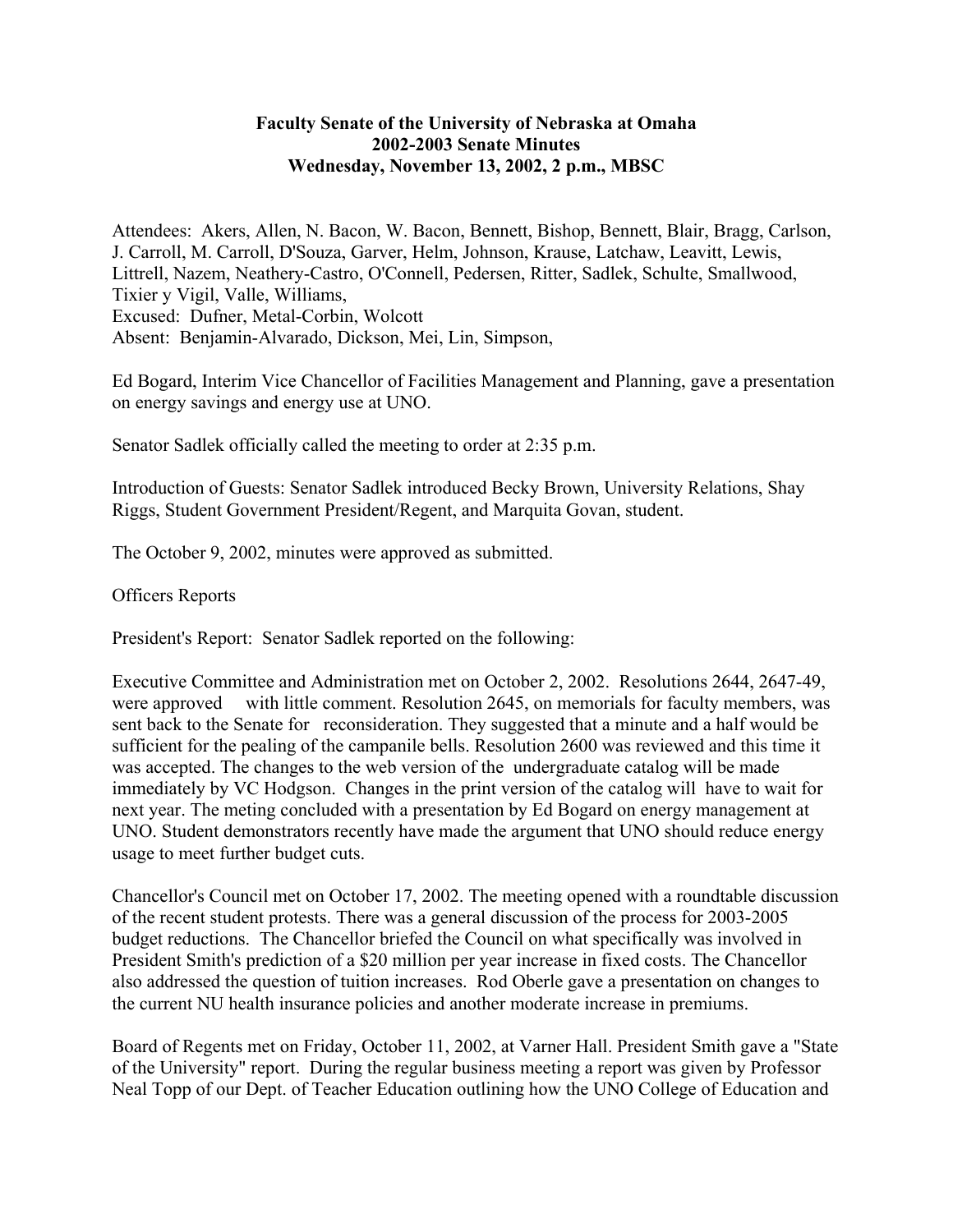the Millard School District had teamed up to experiment with using Palm Pilots in the elementary classroom. The second report was given on the EDU on-line assessment system which was developed by Dr. John Orr of the UNL Mathematics Dept., for Web-based evaluation. An acquisition by gift of land adjacent to the Allwine Prairie Preserve to form the Glacier Creek Prairie Preserve was approved.

Senator Sadlek attended the Governance Conference American Association of University Professors. The theme of the conference was the need for faculty and administrators to work together for effective decision making. A secondary focus was on faculty governance at historically black colleges and universities. One subject that was stressed were Faculty Handbooks.

Bell Tower Challenge:

Senator Sadlek commended Senators N. Bacon, and Blair for helping to stack the cans, Senator Metal-Corbin, and Senate Coordinator Sue Bishop for supporting the team during the event, and all those who donated cans of food. The Faculty Senate had the most cans in the faculty/staff division and was awarded a plaque which is hanging in the Faculty Senate office.

Habitat for Humanity:

Senator Sadlek also commended Senators N. Bacon, W. Bacon, and Schulte, and Sue Bishop for volunteering with him on October 25, 2002, at the Habitat for Humanity project.

Secretary-Treasurer's Report:

Senator Williams submitted the October Budget report.

Executive Committee Report:

Senator Bragg announced that the January meeting dates were rescheduled. The Faculty Senate Executive Committee and Cabinet January 2003, will meet Wednesday, January 8, 2002. The Faculty Senate will meet Wednesday, January 15, 2002.

Senator Bragg moved the following which was amended and now reads:

Resolution 2650, 11/13/02: Regarding Funding for Programs of Excellence during 2003-2005 biennium:

WHEREAS the state budget continues to be in grave financial difficulty, and

WHEREAS 80% of UNO's budget is in Academic Affairs, and

WHEREAS the university thus faces the prospect of further cuts in faculty lines of nonprioritized programs, and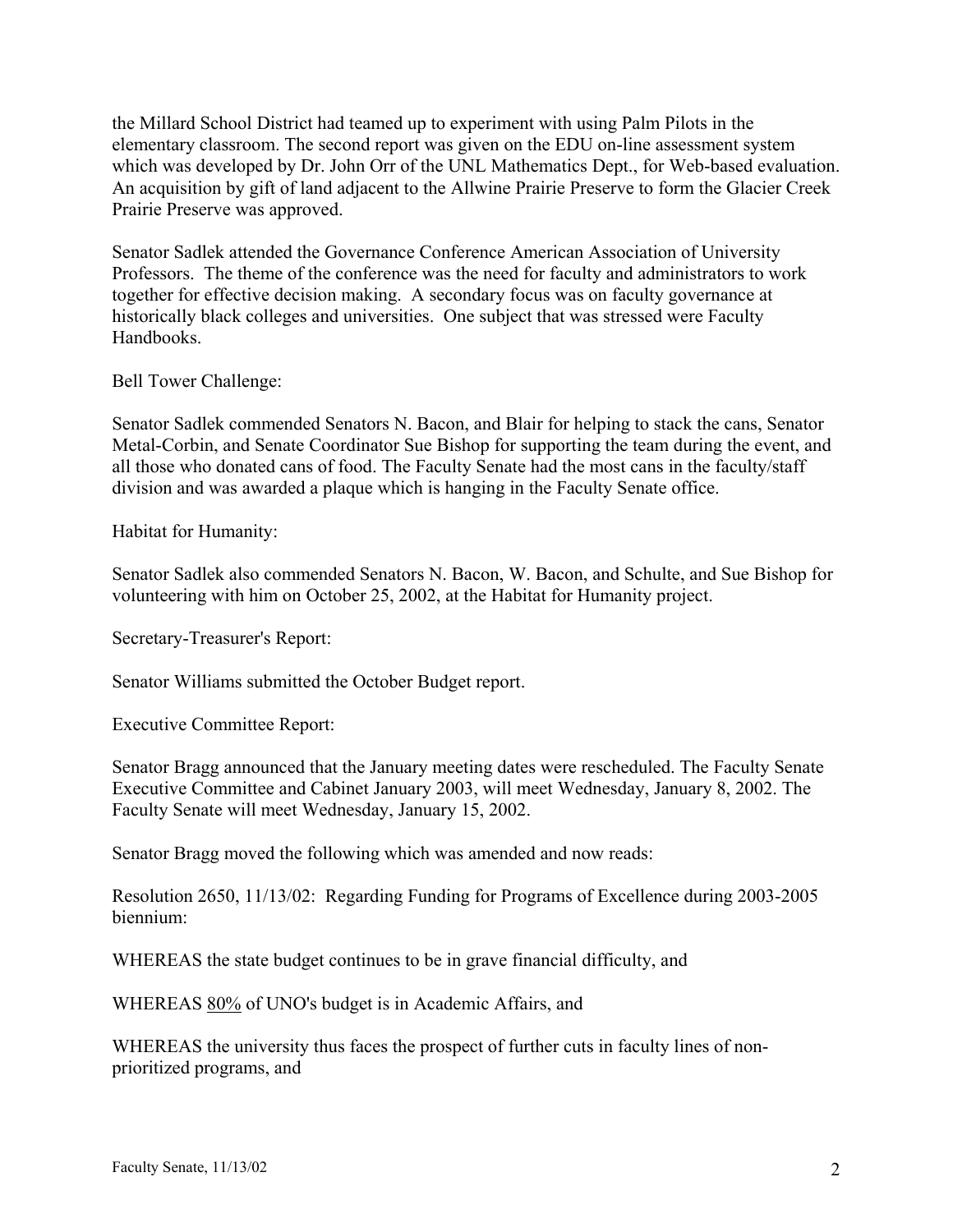WHEREAS faculty in non-prioritized programs are just as essential to the well being of the full university curriculum as those in prioritized programs, and

WHEREAS increasing the extraordinary funding for Programs of Excellence is a worthy goal when appropriate state resources are available, but

WHEREAS the proposed increase in the funding for Programs of Excellence for the 2003-2005 biennium (\$3,000,000) would threaten approximately 50 NU faculty lines in essential nonprioritized programs,

BE IT RESOLVED that should the budget remain flat or be cut in the 2003-2005 biennium the UNO Faculty Senate strongly recommends to the Board of Regents that funding for Programs of Excellence not be increased during.

The amended resolution passed.

Standing Committee Reports

Committee on Academic and Curricular Affairs:

Senator N. Bacon reported on the meeting held on October 30, 2002. Those present were N. Bacon, Williams, Krause, Latchaw. They discussed the implications of eliminating "remedial" or developmental courses and directing students to seek instruction at community colleges. Senator Neathery-Castro will also review all of the resolutions the ACA proposed during AY 2001-02 to see whether there is a need to further follow-up to achieve implementation of new academic policies.

Committee on Educational Resources and Services:

On behalf of Senator Dickson, Senator O'Connell reported the meeting was held on October 30, 2002. Senators Wolcott and Smallwood will meet with Campus Security to discuss the apparent lack of consistent security policy/plan for the campus regarding new student IDs, a problem brought the committee's attention by Chris Allen. Senator Bragg will explore what it takes to create an endowed scholarship. Senator O'Connell reported on the AAUP negotiations regarding department Chair search procedures. Regarding the Serials Issues Colloquium, Senator Dickson presented some information from SPARC, the Scholarly Publishing and Research Coalition. The committee, possibly with help from the Center for Faculty Development, decided to work on a seminar with a SPARC representative as the keynote speaker. Senator Schulte will talk to someone from Financial Aid to gather more information on tuition breaks/scholarships for Iowa students.

Committee on Faculty Personnel and Welfare:

The committee was charged with discussing and composing a resolution regarding termination procedures at UNO. Senator Johnson moved the following: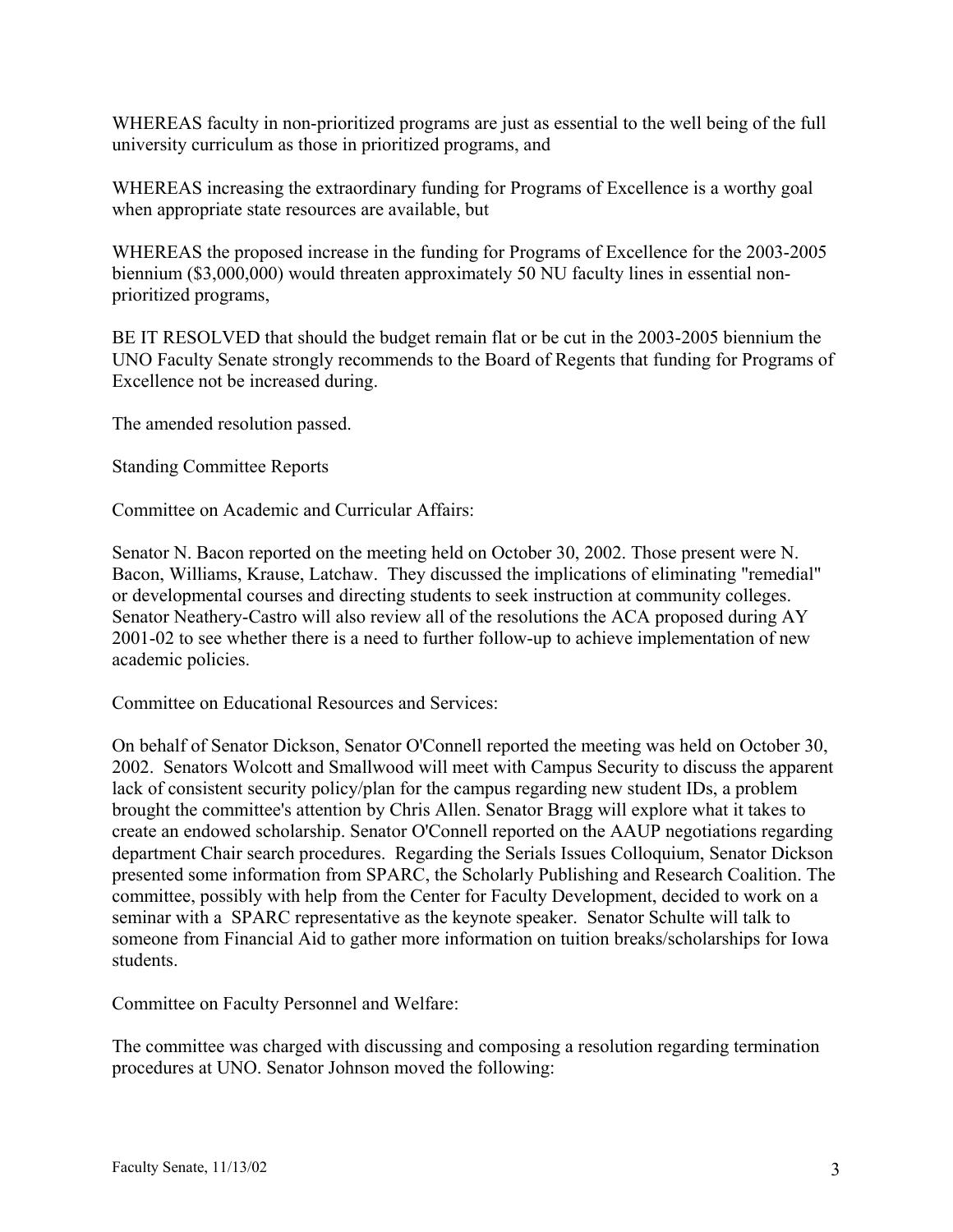Resolution 2651, 11/13/02, Regarding Reduction in Spending, Decision Making, and Termination Procedures:

WHEREAS, the recent state appropriation cuts made it necessary for the university to cut its expenditures, and

WHEREAS, the university terminated 19 staff employees to reduce expenditures, and

WHEREAS, UNO faculty and staff generally felt a lack of input into the decision making process, and input that was given appeared to be ignored, and

WHEREAS the procedures used by the university focused on the potential security risks created by disgruntled employees and that the procedures implied a lack of trust and excessive use of security personnel.

BE IT RESOLVED, that the administration meaningfully involve faculty and staff leaders in a future reduction decision making, and

BE IT FURTHER RESOLVED, that the administration, in consultation with faculty and staff leaders, develop termination procedures that are sensitive to the issues of timing and the manner of notifying employees. Furthermore that such procedures express appreciation for service to UNO and avoid the use of security personnel.

The motion passed.

Committee on Goals and Directions:

Senator Garver reported the committee met on October 16, 2002. They discussed the need of the UNO Library to cooperate more extensively with Love Library at UNL and other libraries in the NU system. They also discussed trying to improve the coordination of the long-rang planning of the UNO Faculty Senate with the "strategic goals" developed by on-campus faculty-staff "strategic advances" and also by "community forums." Many faculty members are concerned that "strategic advances" have sometimes served as means to bypass campus-wide representative bodies in the formulation and articulation of long-range goals and policies. While "strategic advances" serve UNO well by bringing faculty, staff, and administrators together to discuss mutual interests and to define mutual goals, with few exceptions, the UNO employees who attend each "advance" are either administratively appointed or self-selected. Senator Garver, representing the Faculty Senate, attended the October 23rd Strategic Planning Steering Committee meeting, at which plans were completed for the November 22nd "strategic advance" and the two November "community forums." The forums will provide no opportunity for faculty members or representatives of the Faculty Senate to participate in discussions with the community leaders who have been invited to attend each forum. The committee is of the opinion that the best way for faculty members to influence future "strategic advances" is to ask to participate in them.

Committee on Rules: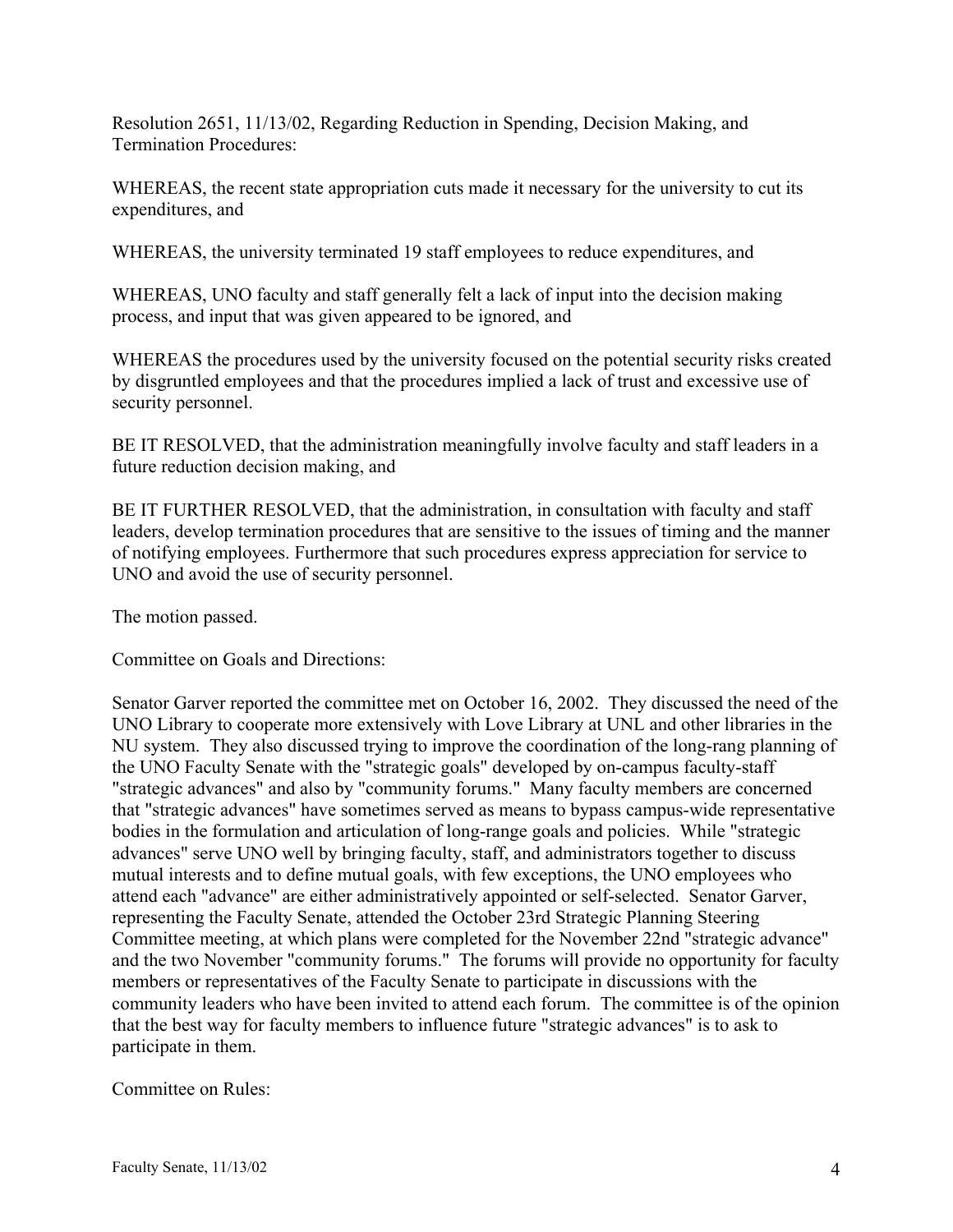Senator Littrell moved the following:

Resolution 2652, 11/13/2002, Professional Conduct Committee (Ballot vote by Senate)

BE IT RESOLVED, that in accordance with Section 1.1 of the University of Nebraska at Omaha Professional Conduct Committee's Rules and Procedures, the following two nominees (all tenured faculty ranked assistant professor or above) are brought forward by the Committee on Rules for ballot election by the full senate as follows:

Kathleen Danielson (elected) Graham Mitenko

One representative must be elected by ballot vote to serve a three-year term from October 16, 2002, through October 15, 2005, to replace outgoing member Karen Falconer-Al-Hindi. This newly elected representative will also serve as an alternate for three-years from October 16, 2005, through October 15, 2008.

Karen Falconer-Al-Hindi will continue serving as alternate (replacing William Tapprich) for three-years from October 16, 2002, through October 15, 2005, per Resolution 2416.

The motion passed and the information will be communicated to Chancellor Belck.

Resolution 2653, 11/13/2002: Academic Freedom and Tenure Committee (Committee on Rules) (Faculty Wide Ballot)

BE IT RESOLVED, that in accordance with section 6.1 of the Faculty Senate Bylaws the following nominees for the Academic Freedom and Tenure Committee are brought forward by the Rules Committee for senate nomination. The ballot will be presented to the UNO faculty.

One tenured faculty member will be elected from the following two nominees to serve a threeyear term from October 16, 2002, through October 15, 2005, to replace retiring member, Bruce Chase:

Steven Williams Ziaul Huk

One tenured faculty member will be elected from the following two nominees to serve a three year term from October 16, 2002, through October 15, 2005, to replace retiring member, David Helm:

Sajda Qureshi Carol Loyd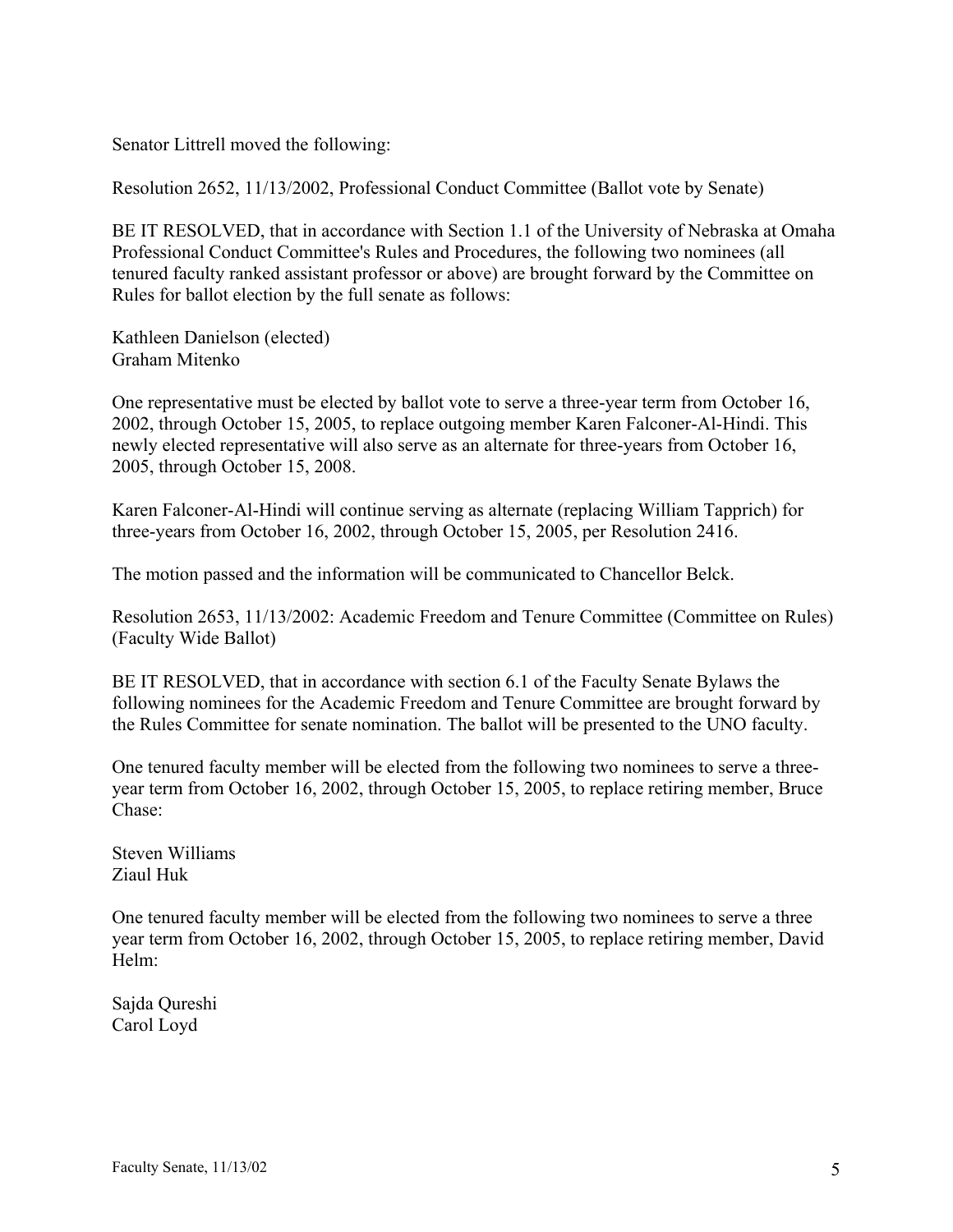One tenured faculty member will be elected from the following two nominees to serve a three year term from October 16, 2002, through October 15, 2005, to replace retiring member, Michael O'Hara:

William Corcoran Richard File

One non-tenured faculty member will be elected from the following two nominees to complete the remainder of Carol Ebdon's term from October 16, 2001, through October 15, 2004. Professor Ebdon has received tenure:

Elaine Lahue Timothy Yontz

The motion passed.

(A similar motion was approved by the Faculty Senate in October, but it was discovered to be inconsistent with senate bylaws. This approved resolution will take its place.)

Faculty Senate Ad Hoc Committee Report

Budget Committee:

Senators Blair and Littrell gave an brief report of conversations with and research done by the entire committee, including Senator Johnson. This included the purpose and structure of the committee.

Non-Senate Committee Reports

Academic Planning Council:

Senator E. Williams submitted the following report: The APC met on October 22, 2002. The Audit Indicators for the 2001-2002 Academic Year were distributed. A time was established to discuss post program reviews from the previous year. Program reviews are tentatively set for February 2003. Team chairs are also looking at vitae for potential outside reviewers.

American Association of University Professors (AAUP):

Senator O'Connell reported that the Chapter Dinner Meeting was held at Fernando's Restaurant on October 25. The AAUP also cosponsored a Retirement Workshop for faculty and staff October 29 & 30 at the Alumni House. In order to lobby for legislative support for academic funding Janet West is organizing an outreach to bring Nebraska State Legislators to visit campus classes. Faculty are encourage to arrange visits from their district representatives to their classes and lectures. The second Chapter meeting this semester will be held November 14, during which progress in negotiations as well as other chapter matters will be discussed. Several executive committee members also plan to attend the State Conference Dinner, November 15, in Lincoln.